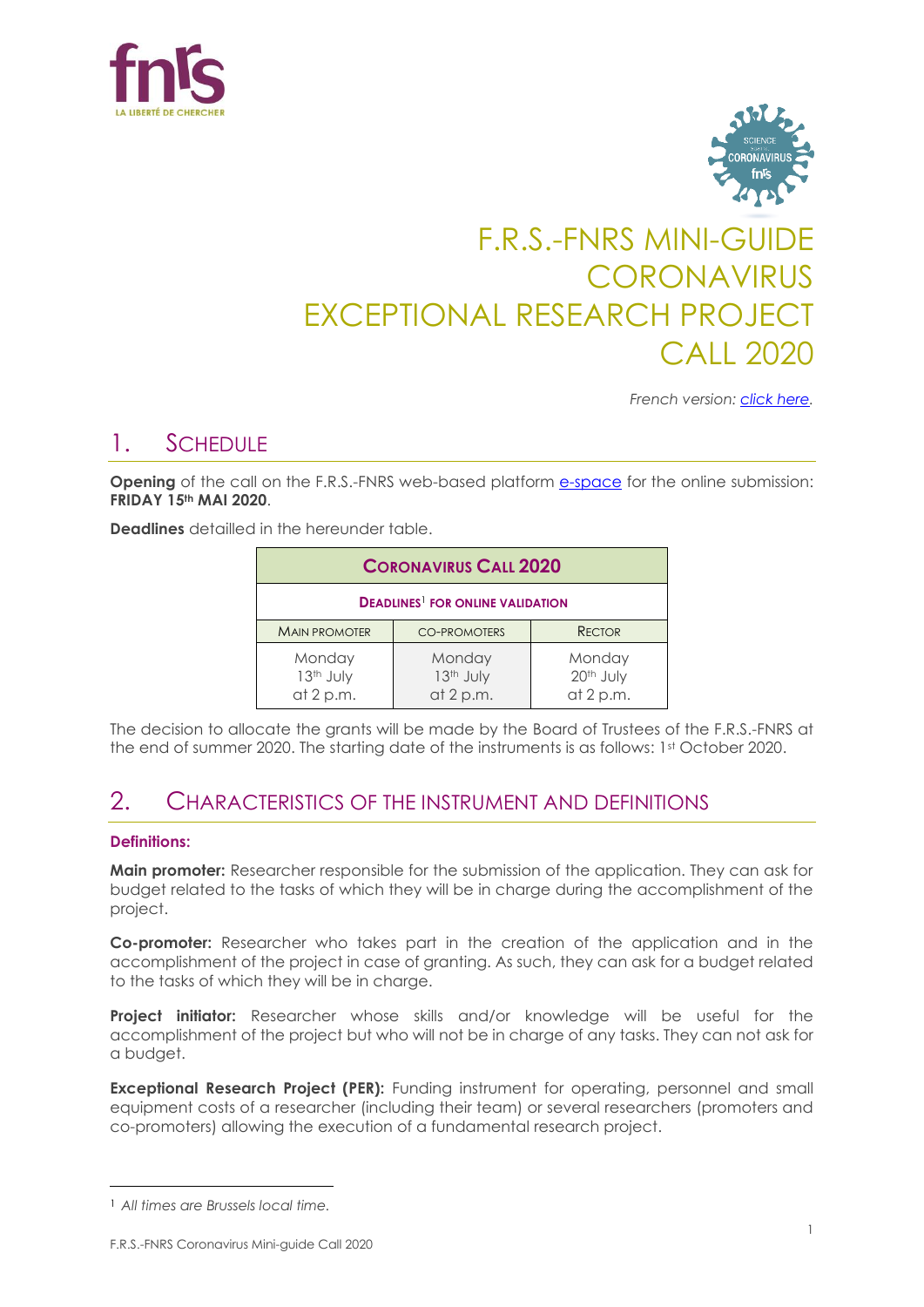|            | <b>Duration</b> | Limits | <b>Nature</b>                                    |
|------------|-----------------|--------|--------------------------------------------------|
| <b>PER</b> | 2 years         | €260 K | Operating costs, small equipment,<br>conferences |

Eligibility rules regarding fees as well as promoters / co-promoters are available in [PER Rules and](https://www.frs-fnrs.be/docs/Reglement-et-documents/FRS-FNRS_REGL_PER_2020_EN.pdf)  [Regulations.](https://www.frs-fnrs.be/docs/Reglement-et-documents/FRS-FNRS_REGL_PER_2020_EN.pdf)

#### **Caps for the personnel**

Short-term Postdoctoral Researcher, Non-doctoral Researcher and Technician categories are subject to an annual amount, calculated in proportion to the days worked. Limitations in force in 2021 are the following:

| > Short-term Postdoctoral Researcher | $\leq 52,800$ - (full time)                      |
|--------------------------------------|--------------------------------------------------|
| Non-doctoral Researcher              | $\in$ €35,400- (part time); €70,100- (full time) |
| $\sum$ Technician                    | €30,200- (part time); €59,500- (full time)       |

# 3. THEMATIC FRAMEWORK OF THE CALL

**The frame of the Coronavirus call** is the global health crisis related to covid-19 and/or recent coronavirus epidemics. It is directed towards researchers in all disciplines of which studies can contribute to:

- A better understanding of coronaviruses, the diseases they trigger or their spread;
- The development of clinical protocols, diagnostic tools or treatments;
- Studying and/or preparing the response of health care systems when facing these epidemics;
- A better understanding of societal challenges of such epidemics.

In practice, projects have to enter into the priorities listed below:

- *Epidemiological and translational studies*
	- Natural history of the disease (including anthropogenic factors) and the method of transmission of the virus
	- Diagnosis of the infection, of the asymptomatic carriage, of the evolution of the immune response
	- Clinical characterization and patient management
	- Predictive and retrospective digital models
- *Physiopathogenesis of the disease(virus-host interactions and immune response)*
	- Development of animal and cellular models
	- Therapeutic targets and evaluation models of drug candidates (not including vaccines)
- *Preventive and control measures of the infection in health care sites (including the most efficient way to protect health care workers) and in community sites*
	- Vulnerability and resilience of people, groups and organizations
	- Efficiency conditions and real conditions in executing information, prevention, care and struggle actions
	- Estimation and modelling of the epidemiological, economic, financial impact of the epidemic and its preventive and control measures
- *Development of tests in clinical biology*
- *Geopolitical stakes*
- *Research, care and human rights ethics*
- *Representations, perceptions, attitudes and behaviours regarding the epidemic and the organization of health care*
- *Health politics and acceptability of decisions*
- *Global economic impacts of the crisis.*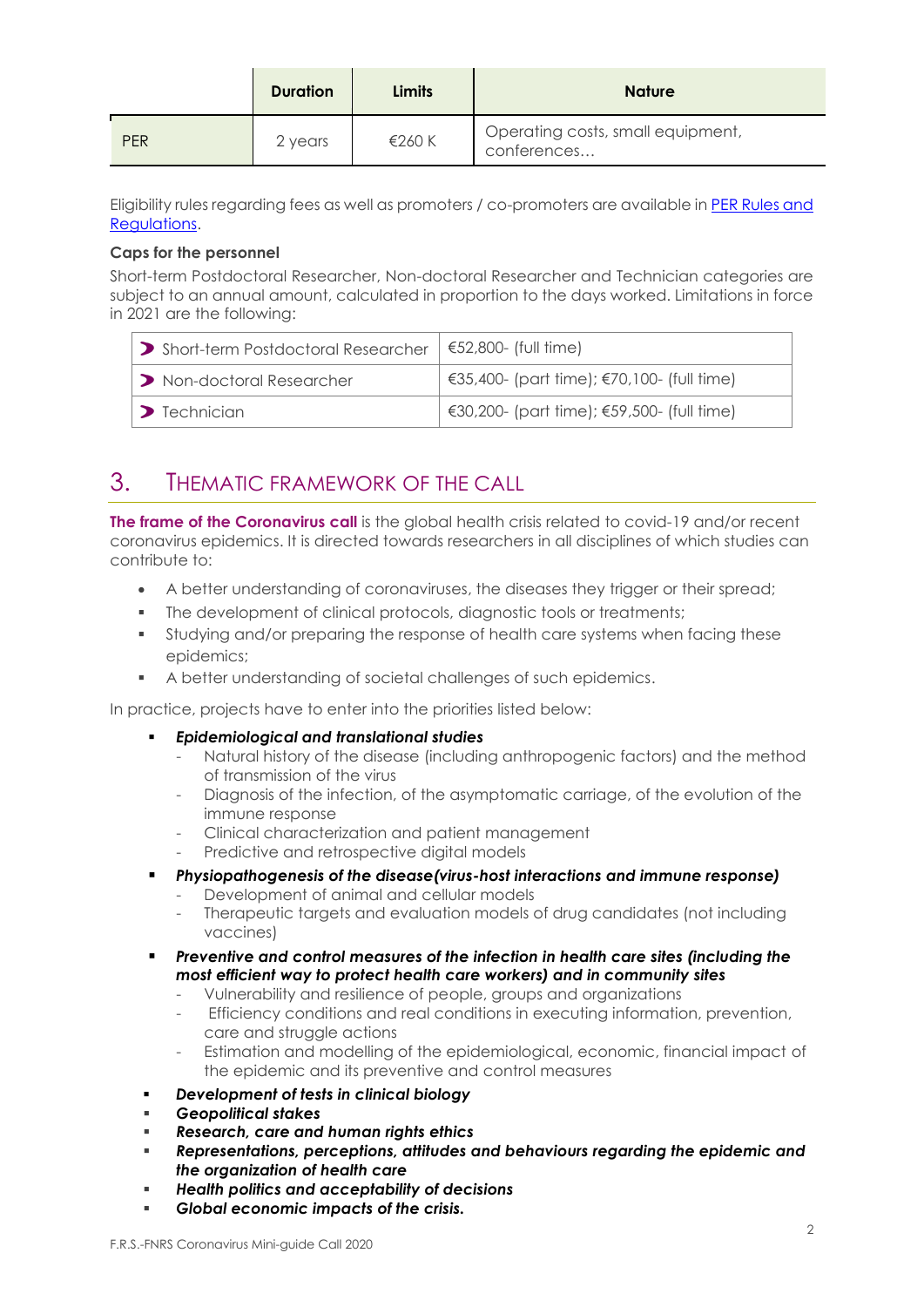# 4. ACCUMULATION RULES

PER are not subjected to any accumulation rule towards other F.R.S.-FNRS fundings, including "Crédits Urgents de Recherche (CUR)" It is however required, for all candidates, to mention if their project is related to a CUR funding request.

A researcher may submit and be granted funding for a maximum of 1 project as main promoter and 1 project as a co-promoter. A researcher may, however, take part in other projects as a project initiator.

### 5. SUBMISSION OF APPLICATIONS

Applications will be submitted via e-space [\(https://e-space.frs-fnrs.be\)](https://e-space.frs-fnrs.be/). The application form will be available from 15<sup>th</sup> May 2020 on.

### 6. FILES EVALUATION

All submitted projects will be evaluated by a unique Scientific Commission according to the following criteria:

- 1. Quality of the promoter and co-promoter(s): ability to carry the project 40%
- 2. Quality of the project: hypothesis, method and feasibility 40%
- 3. Efficiency of the answers towards the stakes of global health crises 20%

If the adequacy between the research program and the requested budget is not justified and appears to request more than 15% decrease, the application will not be considered fundable.

### 7. CONTENT AND STRUCTURE OF AN APPLICATION

Applicants will have the choice to write their proposal either in French or in English. For some fields, using English can broaden the number of experts likely to take part in the evaluations.

It is recommended to applicants in the fields of SEN (Exact and Natural Sciences), SVS (Health and Life Sciences) and in "Cognition, Psychology, Education" to submit their application in English. Should the application file be submitted in French, the F.R.S.-FNRS may require the applicant to provide a translation in English for the purpose of conducting the evaluation2.

The F.R.S.-FNRS insists on **strict compliance of the number of pages allowed** for documents that shall be enclosed with the application form and stresses again the sovereign consideration of the Scientific Commission in case the file would exceed the applicable page limit.

The application file contains the main sections described in the table below:

### **ONLINE FORM**

 $\overline{a}$ 

- Identification of the researcher(s) associated to the project (including bibliometric data)
- Description of the project: title, summary, thematises and descriptors, ethics
- Budget: personnel, operating, equipment

<sup>2</sup> *In this case, the promoter will have 5 business days to send to the F.R.S.-FNRS, via e-mail, all translated documents [\(credits-projets@frs-fnrs.be](mailto:credits-projets@frs-fnrs.be)*).